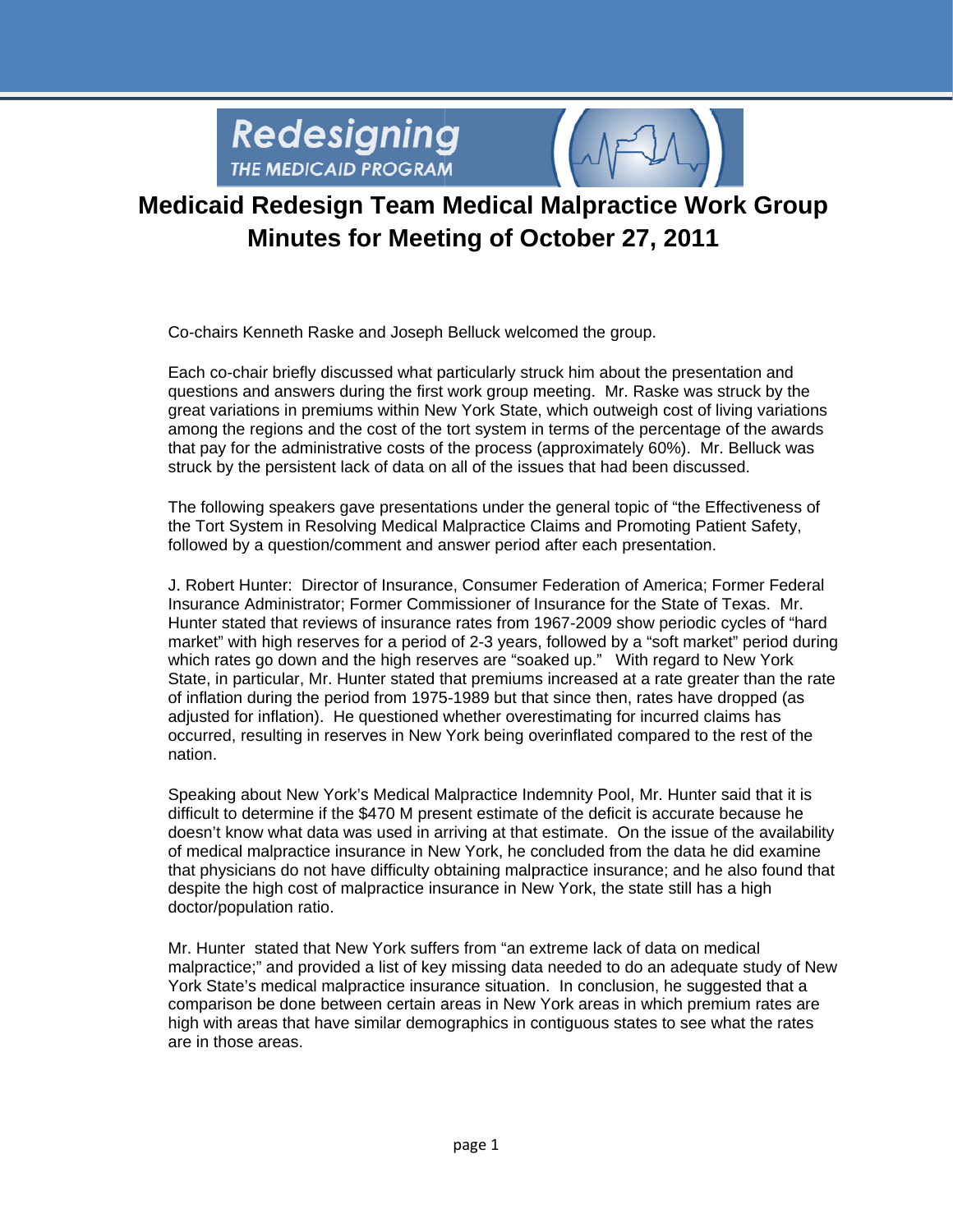



Joel Glass stated that the MMIP is, in fact, bankrupt, that there is a big difference between the availability of coverage for hospitals versus coverage for physicians, that for the most part, there is no commercial insurance available for hospitals downstate (resulting in some hospitals "paying as they go") and that Appellate Division changes to the value of verdicts in the pain and suffering and parental guidance categories have resulted in higher damages being sought in those categories.

Dr. Fougner asked if Mr. Hunter could provide a breakdown by specialty for the data he had provided regarding physician insurance. Mr. Hunter said he could not because the insurance data is not broken down by specialty and that there are limitations in the data analyzed, e.g., an ob/gyn who has stopped doing deliveries is still listed as an ob/gyn.

Edward Amsler asked a series of questions including in what year was slide 2-New York Medical Malpractice History done. (Answer: Spring 2011), whether Mr. Hunter knew that in New York, the Superintendent of Insurance/Financial Services establishes (approves) the rates (Answer: yes) and that most of the information on the slides must have been reviewed by the Superintendent (Answer: Yes but this information is not available to the public and should be).

Fred Hyde asked if there are states that produce sufficiently robust data that people could study. (Answer: Texas and California). Do you believe that when the "good players" (commercial insurers) left, they destroyed the market?

Judge McKeon asked if a rate comparison were to be done with similar demographic areas in contiguous states what did Mr. Hunter think the data would reveal (Answer: He would want to see if the results were similar, including the pricing of rates). Judge McKeon then asked if Mr. Hunter thought it would be worth studying whether payouts are higher in regions with certain demographics.

Michael Cardozo, Corporation Counsel for the City of New York. Mr. Cardozo's office handles HHC medical malpractice appeals as well as the defense of non-HHC medical malpractice cases in which City entities and employees are defendants. His position is that contrary to the goal of the tort system to promptly and efficiently compensate victims of medical malpractice fairly. New York's present tort system is costly to administer (particularly in terms of court costs and legal fees) and inefficient (overly compensates some and punishes hospitals far in excess of the negligence that occurred).

Last year New York City paid \$565 M in settlements and verdicts of which \$143 M constituted medical malpractice payouts. Over the past 10 years, medical malpractice payouts have dramatically increased. In the 1970's the City paid out 22 times less than what it pays out today.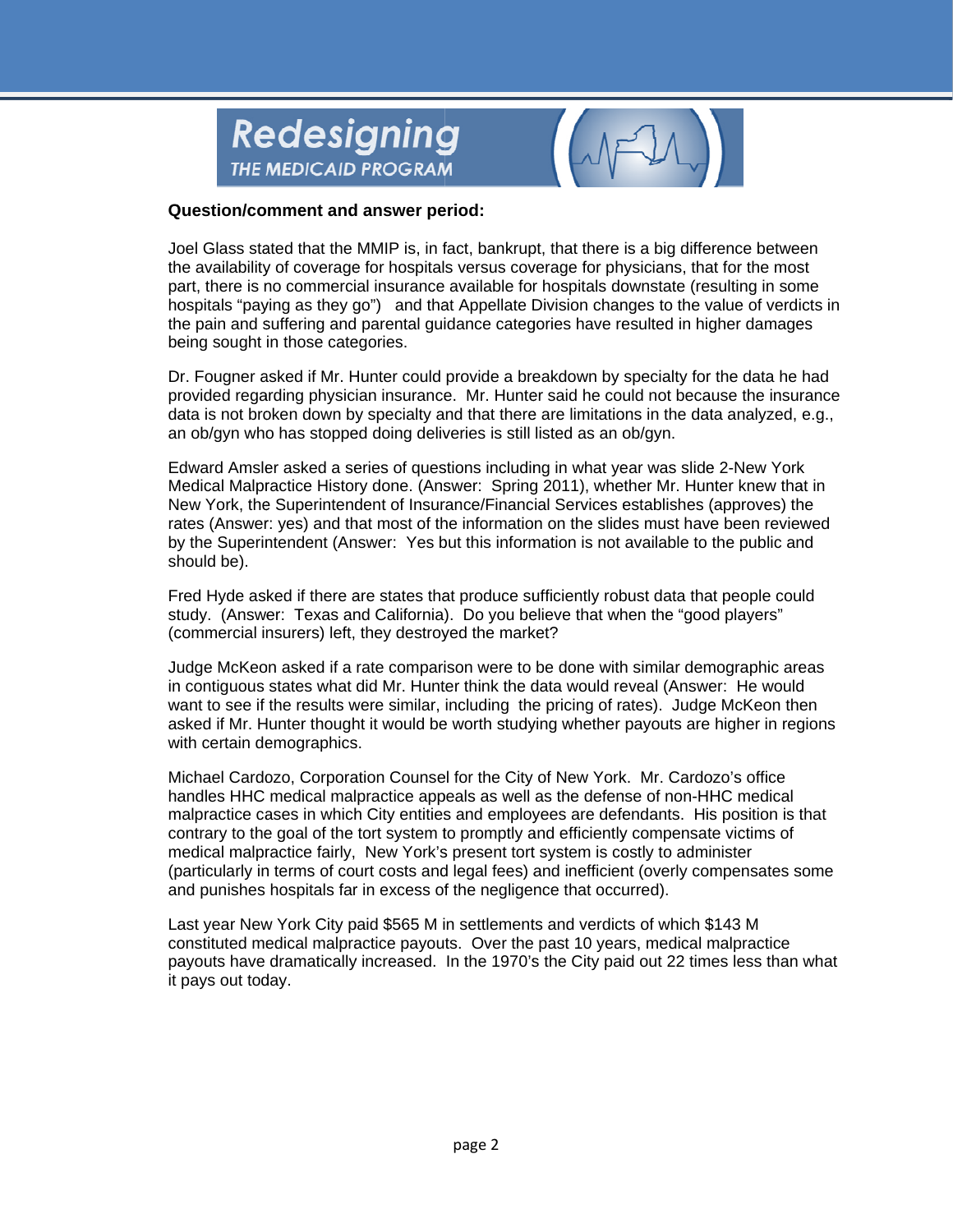

His recommendations are as follows:

- o Cap pain and suffering at \$250,000.00 (except for intentional torts) to end the "litigation lottery." This is what 22 other states have done.
- o Adopt schedules for quantifying non-economic damages to be presented to juries as "presumptive" amounts; these numbers would not be binding but would provide some guidance to juries.
- o Adopt a medical expense threshold. If the plaintiff's medical expenses are less than \$5,000.00, there should be no pain and suffering award,
- o Eliminate joint and several liability. At present, a defendant who is liable for only 1% can end up paying up to 100% of the economic damages if the other defendant(s) has/have no or insufficient available assets. Thirty other states have eliminated this provision.
- o Expand the number of medical malpractice cases adjudicated by judges who are well trained in this area.
- o Expand the use of court assisted mediation as early as possible after the filing of a medical malpractice action.
- o Encourage judges to hold Frye hearings and to perform their gatekeeping functions.
- o Authorize the appointment of independent experts on future costs, standards of care, and causation.
- o Apologies to patients should not be admissible in court so that doctors are not deterred from apologizing.
- o Eliminate the exception for lawsuits in the statute that protects physicians' statements to quality assurance committees from discovery.
- Require an affidavit of merit for every defendant named in a medical malpractice  $\circ$ lawsuit to eliminate physicians who really had no involvement in the events in question from being sued.
- Require every party to identify that party's expert witness within X amount of time  $\circ$ following the filing of the Note of Issue and make the parties' experts available for depositions.

Questions/Comments and Answers:

Joseph Belluck asked if the City would agree to limitations on damages when it pursues affirmative litigation. (Answer: Mr. Cardozo has faith in juries but thinks juries need guidance regarding damages.)

Matthew Gaier talked about a case he had involving a man who was blinded as the result of the negligent administration of anesthesia and asked Mr. Cardozo if he thought that losing one's sight is only worth \$250,000.00 in pain and suffering (Mr. Cardozo's answer was essentially that he felt the proposed cap is reasonable). Mr. Gaier asked if his answer would change if there happened to be no economic damages. (Answer: Mr. Cardozo stated that one has to look at the impact of awards collectively.)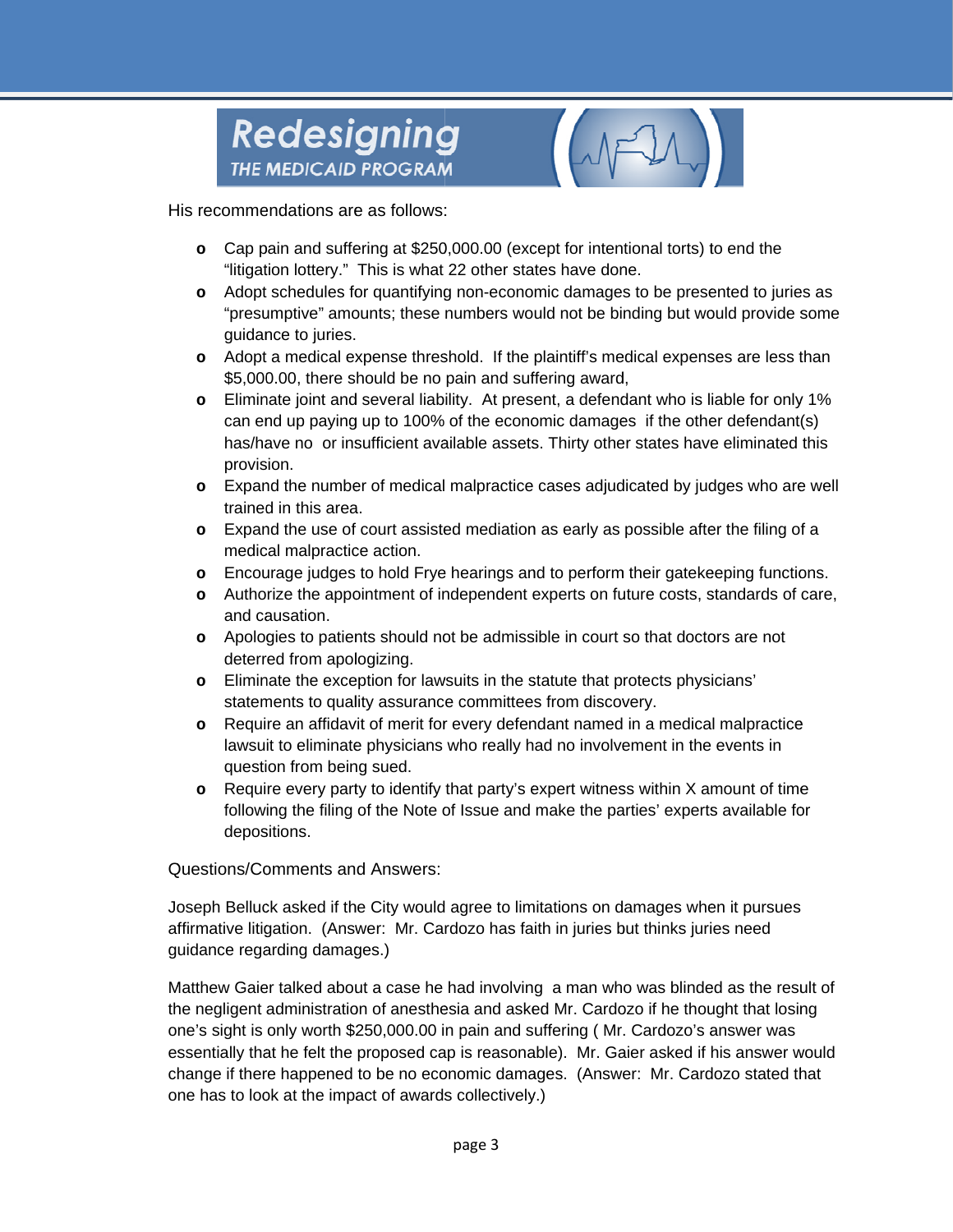

John Bonina asked Mr. Cardozo about a case in which the City filed an amicus brief in which the City asserted that if it had to take depositions of treating physicians, it would cost the City \$50,000-\$200, 000 in costs per case (Answer: Mr. Cardozo said that defendants should at least have the right to do so if they decide it is worth doing.). Mr. Bonina asked if under current law, doesn't the City know who the plaintiff's expert is going to be? (Answer: Mr. Cardozo said the issue is one of timing, i.e., at what point the City learns this information.) Mr. Bonina's final comments/question focused on the impact that certain patient safety measures could have on reducing readmissions and adverse events. (Answer: Mr. Cardozo has no statistics but even with the implementation of more patient safety measures, there will always be some negligence, which is why changes in New York's tort laws are needed.)

Nicholas Papain asked whether it is true that there are some articulated damages standards both by the courts and in statutes. (Answer: Mr. Cardozo has not seen such standards in the Appellate Division changes to verdicts that he has reviewed) Mr. Papain asked if this was Mr. Cardozo's subjective opinion. (Answer: Mr. Cardozo believes that the area in general is subjective and that judges are operating in accordance with what the law is but that the law should be changed to remove some discretion.) The final questions asked by Mr. Papain focused on the fact that the City Comptroller's Report showed there has been both a substantial decrease in the number of medical malpractice claims brought against the City and a significant drop in medical malpractice payouts against the City as a result of an HHC comprehensive risk management initiative. (Answer: Mr. Cardozo agreed but stated that there is still a need for tort reform.)

Nicholas Papain (and Mary Walling), Partner, Sullivan, Papain, Block, McGrath & Cannavo: "The Patient Safety Role of the Tort System."

A study of North Carolina closed claims from 2002-2007 showed that although North Carolina has an active patient safety program, harm as a result of medical care was still very common. What was missing was the implementation of patient safety programs in a reliable, verifiable manner.

Regarding New York State, the HHS Agency for Healthcare Research and Quality 2010 Performance Meter for Hospital Care Measures shows New York in the weak category (categories: very weak, average, strong, and very strong). In ranking, New York ranked 36<sup>th</sup> (bottom 30%).

Healthgrades lists New York in the bottom 10 states for 2010 (for Medicare patients (surgery and post-surgery).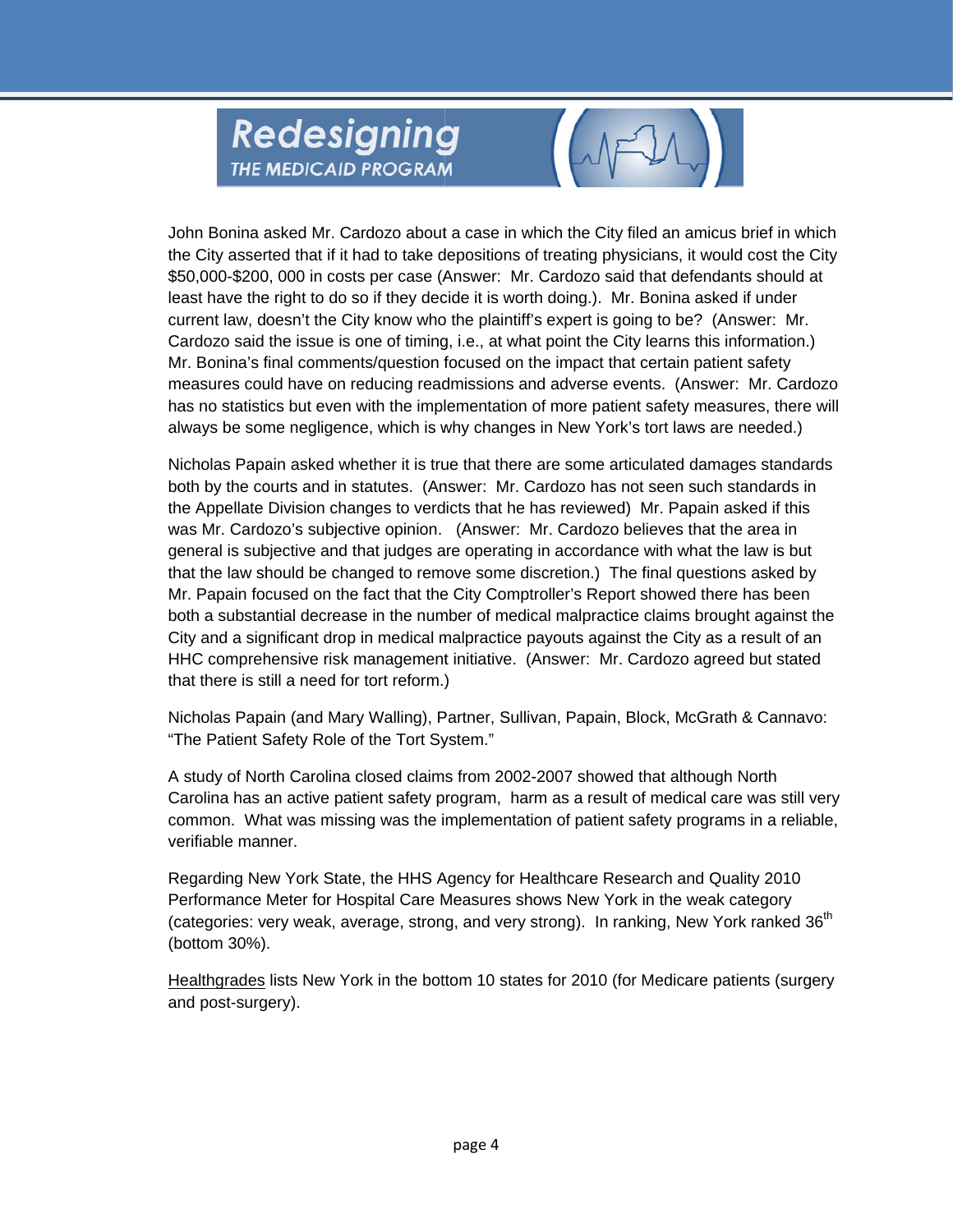



#### Programs that work:

1. Anesthesiology-A study by the Institute of Medicine found that safety practices instituted by anesthesiologists beginning in 1985 had reduced the number of deaths due to anesthesiology 40 fold, malpractice payments involving anesthesiologist are down, and malpractice premiums for anesthesiologists are among the lowest for any specialty.

2. Michigan Keystone ICU Patient Safety Program-The implementation of this program led to a 66% reduction in catheter-related bloodstream infection rates

3. Hospital Corporation of America-A comprehensive redesign of patient safety procedures in OB resulted in a nearly 5 fold reduction in the cost of claims.

4. RAND Corporation. The results of a study released in 2010 demonstrated a link between improving performance on 20 well established indicators of medical safety outcomes and lower medical malpractice claims.

5. NY Presbyterian 2011 Study-A study of a comprehensive obstetric patient safety program beginning in 2002 showed a dramatic drop in compensation payments and sentinel events over period from 2003-2009.

Mr. Papain spent the remainder of his presentation discussing CRICO's emphasis on improving patient safety by means of making "data driven" changes. To do this, CRICO reviews closed claims to analyze what went right, what went wrong, and what can be done differently.

CRICO uses positive incentives in the form of premium reductions to accelerate the adoption of patient safety training and risk management programs. CRICO has found that most mistakes occur as a result of systems problems that create a "window of risk," that patient safety initiatives should be designed to make it hard for a person to make a mistake (e.g., color coded medication tops), and that lack of openness about mistakes made perpetuates risk exposure.

Hon. Anne Pfau, Coordinating Judge of the New York State Medical Malpractice Program, former Chief Administrative Judge for New York State:

Judge Pfau discussed the role of the courts in addressing the medical malpractice problem and how the system must be modified to recognize that not every case needs to be the subject of full blown litigation. The modifications that she believes would be helpful would be the increased use of knowledgeable, proactive judges who can resolve many cases by means of negotiated settlements. The tougher cases would still go to trial. She favors the "Judge McKeon Model" going statewide with judges taking into account the particular demographics and healthcare needs in their regions. Those cases that do go to trial can be used as "lessons learned" to train doctors and hospitals.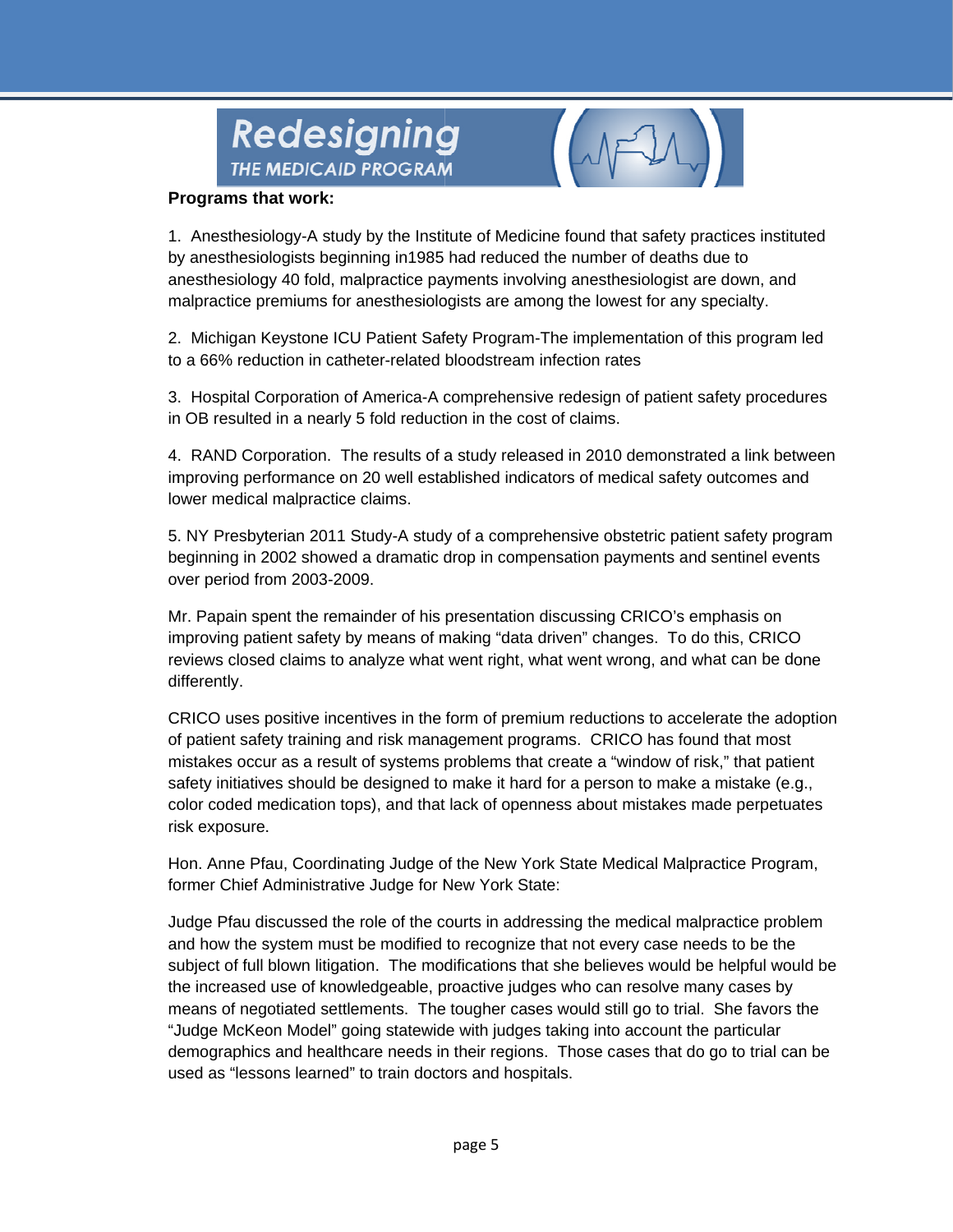



Joseph Belluck stated that an inefficient court system increases the costs of litigation (i.e., extends the time that litigation takes).

Question from someone on the phone: How long does it take to get a doctor who was peripherally or not involved at all in an adverse event removed as a defendant in a lawsuit? Judge McKeon stated that he raised this problem during the first work group meeting and that a doctor should not be sued just because a party doesn't know the extent of a doctor's role in the event.

Hon. Eileen Bransten, NYS Supreme Court, Civil Branch: "Medical Negligence in the NY Court System."

Judge Bransten's position as a judge who tried medical malpractice cases from 2001-2008 is that the present judicial system allows from prompt and fair resolutions and takes care of non-meritorious claims.

Her view is that a potential plaintiff has to find an attorney who is willing to take his or her case and that is difficult to do unless the potential plaintiff has a good case. Once a lawsuit is commenced, the discovery process often results in a settlement. In addition, the defendant(s) can bring a summary judgment motion that requires the plaintiff to bare his/her proof and both sides to submit affidavits from their experts. If the motion is denied, the movant can file an interlocutory appeal.

In her experience, Judge Bransten found that many insurers do not discuss settlement until the brink of trial but that on the whole, there are far more defense verdicts because insurers will settle most difficult cases. She stated that the judges doing medical malpractice cases are very experienced and that there are only 2 full time medical malpractice judges presently because medical malpractice caseloads have decreased.

Once a case has gone to trial the defense can move to set aside the verdict and obtain a de novo review of liability, the fairness of the trial, and the excessiveness of the verdict. If the Appellate Division does reduce the verdict, it usually tells the plaintiff that he or she can take the reduced amount or go to trial again.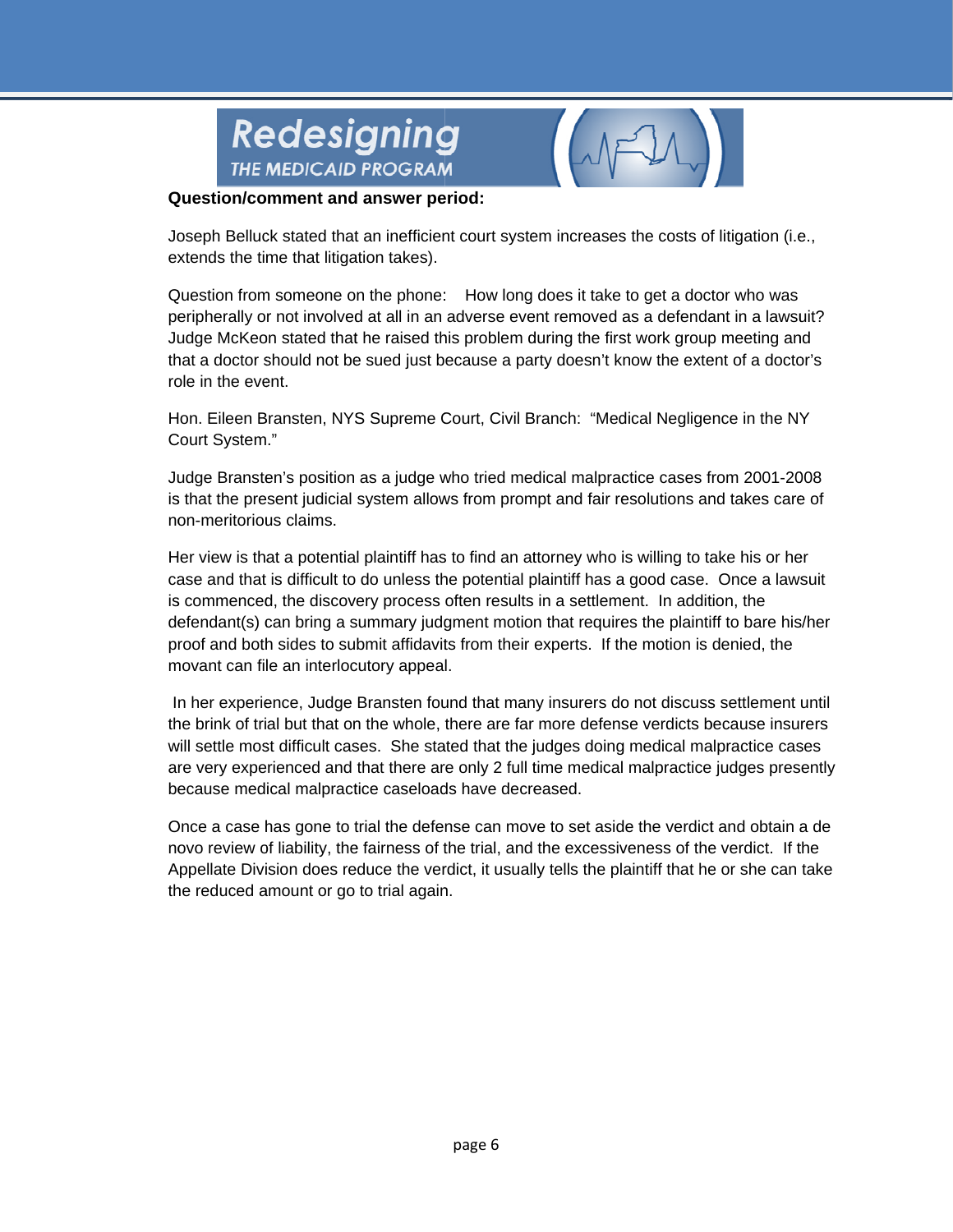



Kenneth Raske asked Judge Bransten to explain why judges are reluctant to hold Frye hearings (Answer: Ninety-nine percent of the time it would give the defense 100% knowledge of what the plaintiff's case will be at trial, which is unfair; she also said that 99% the opinion of plaintiff's expert is not based on junk science).

Joel Glass stated that the subjectiveness of the Appellate Division, particularly with regard to pain and suffering is an issue and that defendants are reluctant to go to verdict because of that (Answer: Judge Bransten's view is that the maiority of cases settle and now settle at an earlier point and that the pilot negotiated settlement program should help. She also expressed the view that larger verdicts usually mean larger problems but affirmed her support of earlier settlements.)

Judge McKeon stated that he disagreed with Judge Bransten on the reason that there are large settlements. In his view, large verdicts often occur because there has not been a vigorous effort to settle a case.

Joseph Belluck asked Judge McKeon if he feels that the rules in New York are sufficiently clear regarding the extent to which judges can speak on an ex parte basis to the other side. Judge McKeon stated that he always asks permission and hasn't received any complaints. Mr. Belluck said that upstate judges seem to have a wide range of views on the subject. Judge Pfau stated that there is a wide range of views among judges about what their role should be; some judges feel their role is only to run a good trial, but judges who are participating in the pilot program have a different view. The standards for judges are established by the Judicial Ethics Commission.

Edward Amsler said that MLMIC closes about 70% of its cases with a zero payment; that percentage increases to 90% if the cases go to trial. On the issue of Frye hearings, Mr. Amsler said that New York is the only state in which there are no depositions taken by either side and that the advantages of taking depositions are 1. Depositions may provide a basis for holding a Frye hearing and 2. Depositions may provide a better basis for a decision to settle a case. As a result, these advantages should be weighed against the cost argument for not taking depositions. He said that summary judgment motions have not been very successful and questioned why the certificate of merit proposal regarding every named defendant shouldn't be adopted.

Judge Bransten responded by stating that plaintiff attorneys presently have to certify that the case has merit but admitted that the requirement is not that strong, agreed that most cases should be settled earlier, but continued to defend the present system. Her response to the question regarding why depositions aren't allowed in New York is that in New York, an expert has to state that the defendant(s) deviated from a community standard, that it is difficult for a plaintiff to find a physician to testify that such a deviation has occurred, and that there has been attempts to intimidate experts who have been willing to so testify.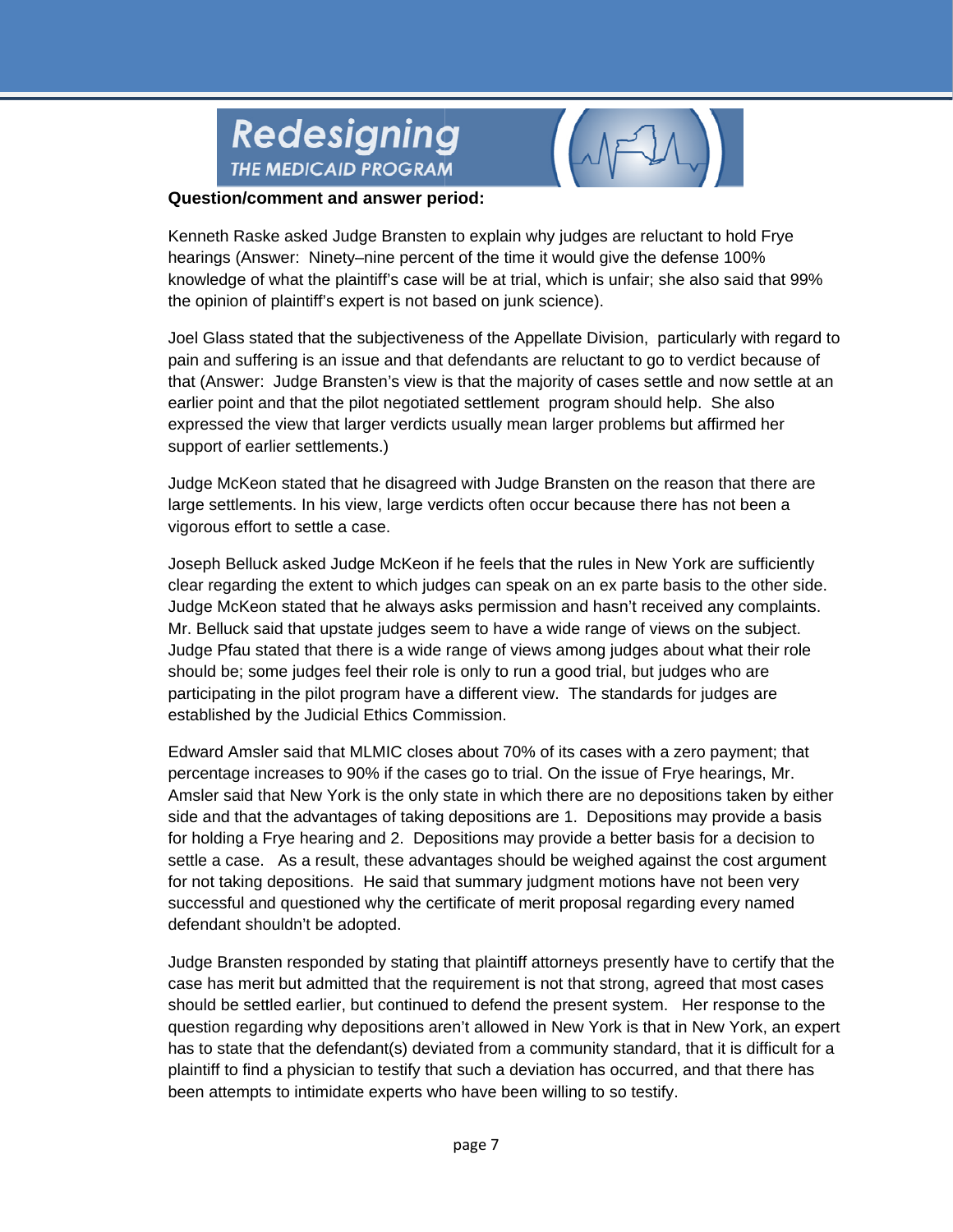



Matt Gaier asked Judge Bransten how common it is at trial that the defense has no idea of what the plaintiff's theory of the case is. (Answer: That is never the case and from the information the defense does have about plaintiff's case, the defense can figure out who the plaintiff's expert will be.)

Judge McKeon responded to Mr. Amsler's question about why multiple defendants are sued by stating that when plaintiffs are asked why they named all of the defendants, the answer is that they aren't sure of various doctors' roles in the event and don't want to have a statute of limitations problem so they sue everyone and sort out who should remain a defendant as the case unfolds. Judge McKeon also said, as he did during the first work group meeting, that most of the cases that proceed to trial are those with a consent policy or requirement.

Dr. Goldman stated that the fact that no depositions are allowed in medical malpractice cases shows that these cases are treated totally differently than all other cases.

Joel Glass said that defendants like depositions because they make it easier to decide whether a case should be settled or must go to trial.

Brian J. Noonan, Vice President, Claims & Litigation Management, New York- Presbyterian Hospital: "The Positives and Negatives of the Tort System for Resolving Medical Malpractice C Claims."

Mr. Noonan stated that in his experience at New York-Presbyterian, patient safety is an integral component of the hospital's fabric. The hospital is always looking for new ways to make hospitals safer and partners with other hospitals on patient safety initiatives and the retention of consultants in this area.

He spoke favorably about the early settlement pilot project-more cases are settling and settling at an early stage. Hospitals have to look at the numbers in the aggregate in negotiated settlements; some settle at a higher amount than expected; others settle for less than expected. His hospital reviews a case at an early stage to determine what the extent of the hospital's exposure is. Recently, a plaintiff's attorney sent him a detailed letter prior to filing a lawsuit stating that they would like to resolve the matter without litigation but would sue if they could not. Mr. Noonan supports such an approach, assuming that a detailed outline of plaintiff's case is provided for the defendant to review.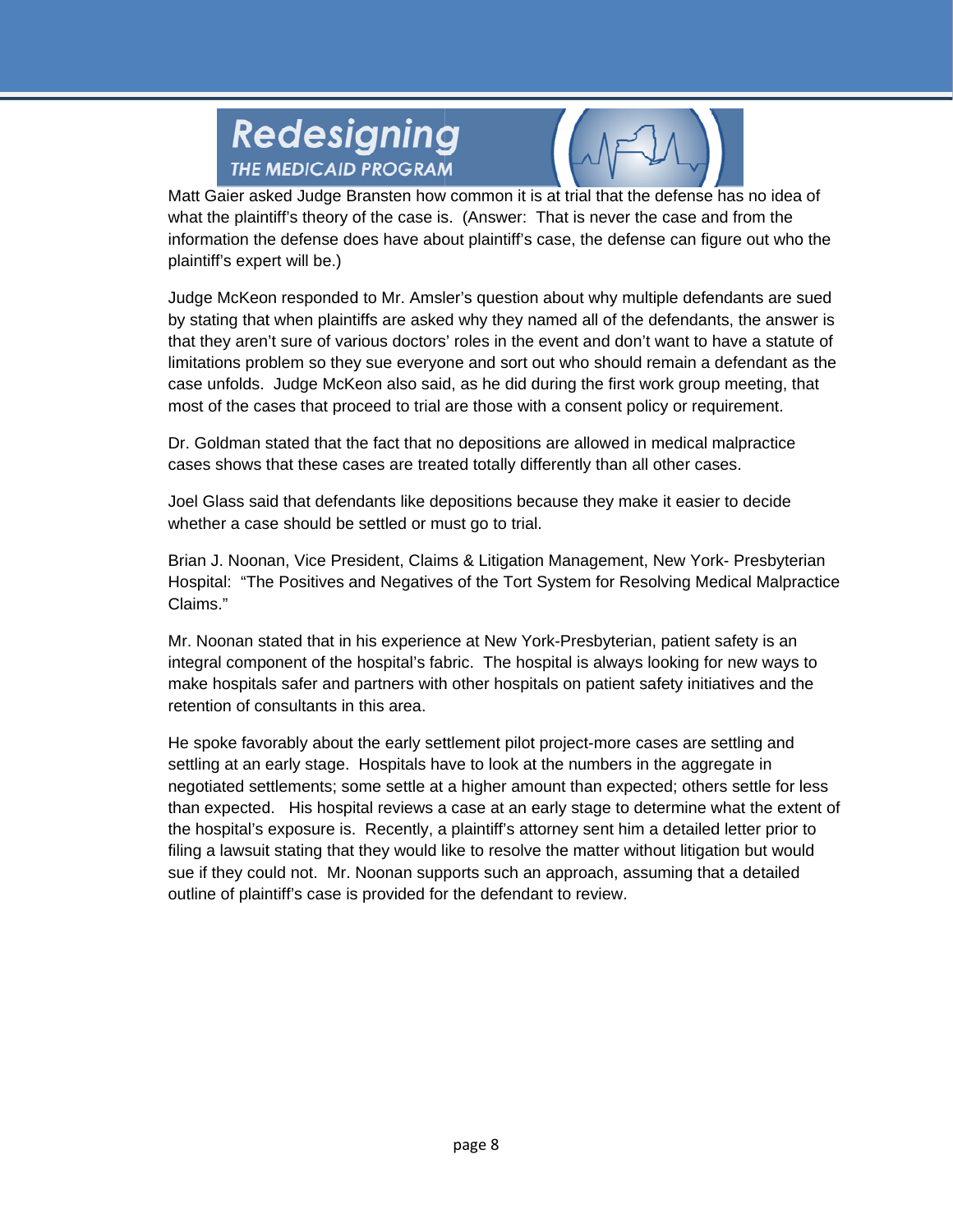

Close to 50% of New York-Presbyterian's cases are disposed of with no payment, but it costs too much money to reach a zero recovery disposition. For example, the hospital spends nearly \$2M annually just to defend cases that are willingly dropped by plaintiff attorneys. Mr. Noonan's ideas include (1) requiring a certificate of merit signed by a physician who actively practices within the same specialty as each named defendant; this should not pose a problem for plaintiff attorneys who obtain an early evaluation of a case, (2) obtaining expert depositions (Mr. Noonan understands the cost issue but thinks that factor is overridden by the fact that these depositions help both plaintiffs and defendants determine whether to settle a case.), (3) eliminating the joint and severally liable rule (Why should someone who is only 1% liable have to pay a far higher percentage because that person has more funds?) This rule is also used as leverage by plaintiff attorneys.), and (4) eliminating the exception which permits certain statements [i.e., those of a physician named as a defendant in a lawsuit involving the subject of the proceeding] in a quality assurance proceeding to be discoverable. (The present rule discourages robust peer review discussions.)

Speaking about the Weill-Cornell study, Mr. Noonan said that the article was written by two Cornell obstetricians with no input from the hospital; and although he supports the patient safety measures addressed in the article, there have been sentinel events since the article was published. He is uncomfortable with the article being used to argue that patient safety measures resolve all medical malpractice issues. As an example, although the same initiatives were put into place in two hospitals, the claims experience of both hospitals have been different. One reason for the difference may be the result of different demographics and locale driven factors. In addition, because of the time lag between an event and a lawsuit, it is hard to correlate the relationship between payments and the initiation of patient safety measures quickly. Similarly, given the time lag between the imposition of patient safety factors, the filing of a claim and the resolution of the claim, premiums do not rise or fall immediately but rather, changes occur over a period of years. Mr. Noonan's view is that there is no ONE approach to improvement; rather, a number of varied and incremental steps are required.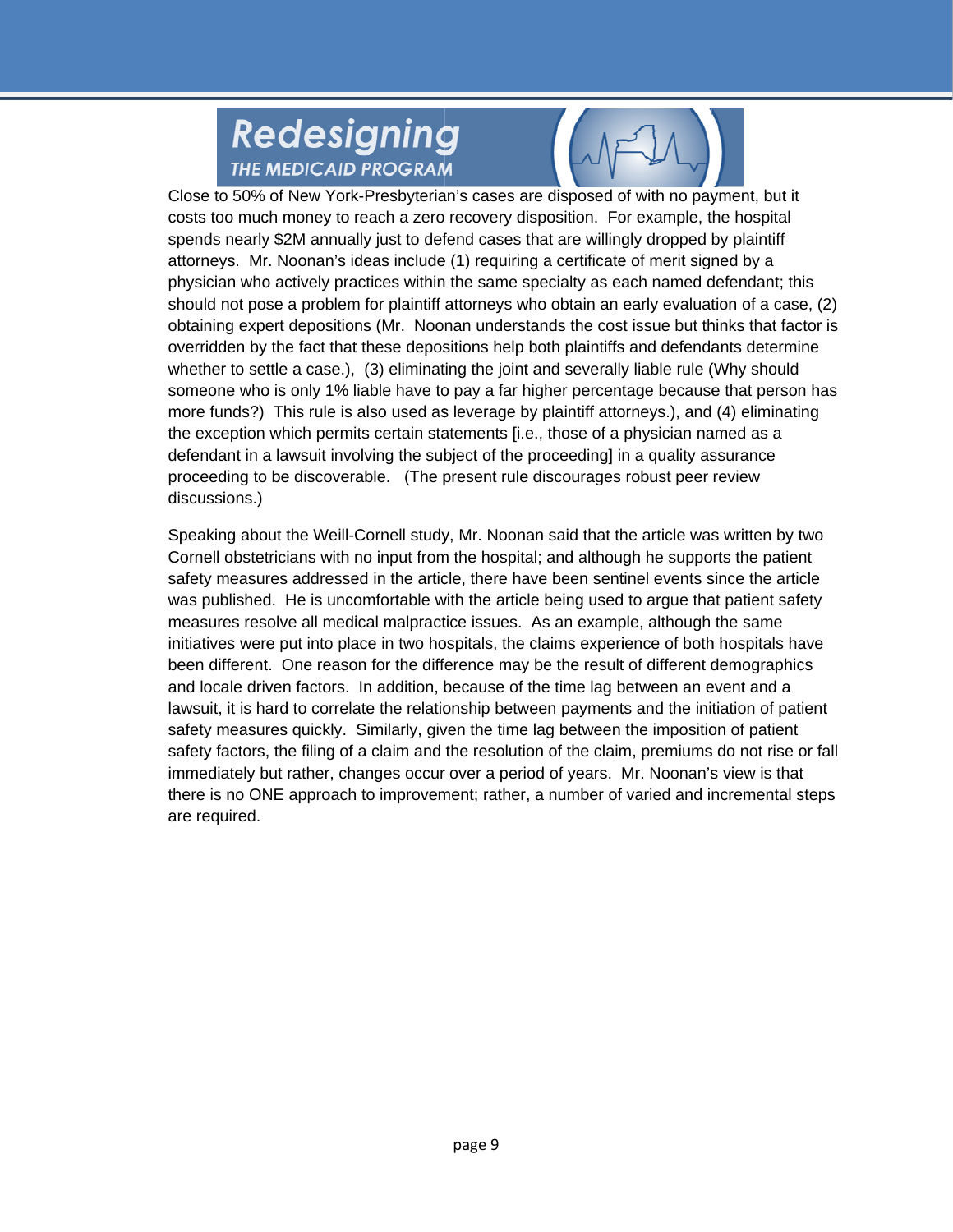



Joseph Belluck: Would you agree with respect to the Medical Indemnity Fund and other 2011 legislative changes that it is too early to know if they have resulted in any savings? (Answer: No, Mr. Noonan has already seen substantial savings with regard to two cases that were assigned to Judge McKeon.) Is there a variety in the quality of lawyers with whom you deal and if so, can you explain the difference? (Answer: Usually the top tier has consulted with an expert and you can see that they have worked up the case for their side; it is actually easier to settle cases with such firms.)

Kenneth Raske asked Joel Glass what his experience has been with these changes.

Joel Glass: We have saved approximately \$3-3.5 M a case, which will result in premiums savings for hospitals). Doctors get a 5% premium for taking "best practices" training, and Mr. Glass thinks there will be additional premium savings for doctors over time. Teaching hospitals are way ahead of other hospitals because other hospitals don't have the money to make patient safety improvements. For example, in FOJP hospital, 2 OB's are on duty 24 hours a day, 7 days a week. In addition, hospitals serve different populations. One example is that a hospital that serves a large number of obese patients is going to have more adverse events. How can a hospital change a community's nutrition?

Matthew Gaier: It is too early for the plaintiffs' bar to comment about the MIF because it has not been in operation long enough to see how well enrollees' needs will be met by the Fund. If Mr. Noonan is in favor of pre-action settlements, he should let the plaintiffs' bar know that he is receptive to that approach. With respect to joint and several liability, Mr. Gaier stated that his definition of a peripheral defendant is a defendant who has some culpability although the amount may be small.

Mr. Noonan disagreed about what occurs regarding suing numerous defendants, saying that a decade ago records were handwritten and not as clear to determine which doctors were actually involved in the adverse event; now most records are not handwritten so that it should be much easier to identify who should be named.

Nicholas Papain asked Mr. Noonan to comment on the statement in the article on the Weil-Cornell study that there will be additional savings in the years to come. (Answer: Since that article, a couple of sentinel events have happened; he can't be that optimistic). Mr. Papain then noted that the study was initiated by the hospital's carrier and asked whether the carrier has initiated these practices in other hospitals. (Answer: Yes, all MCIC hospitals have been reviewed, and consultants have recommended "best practices' to follow.)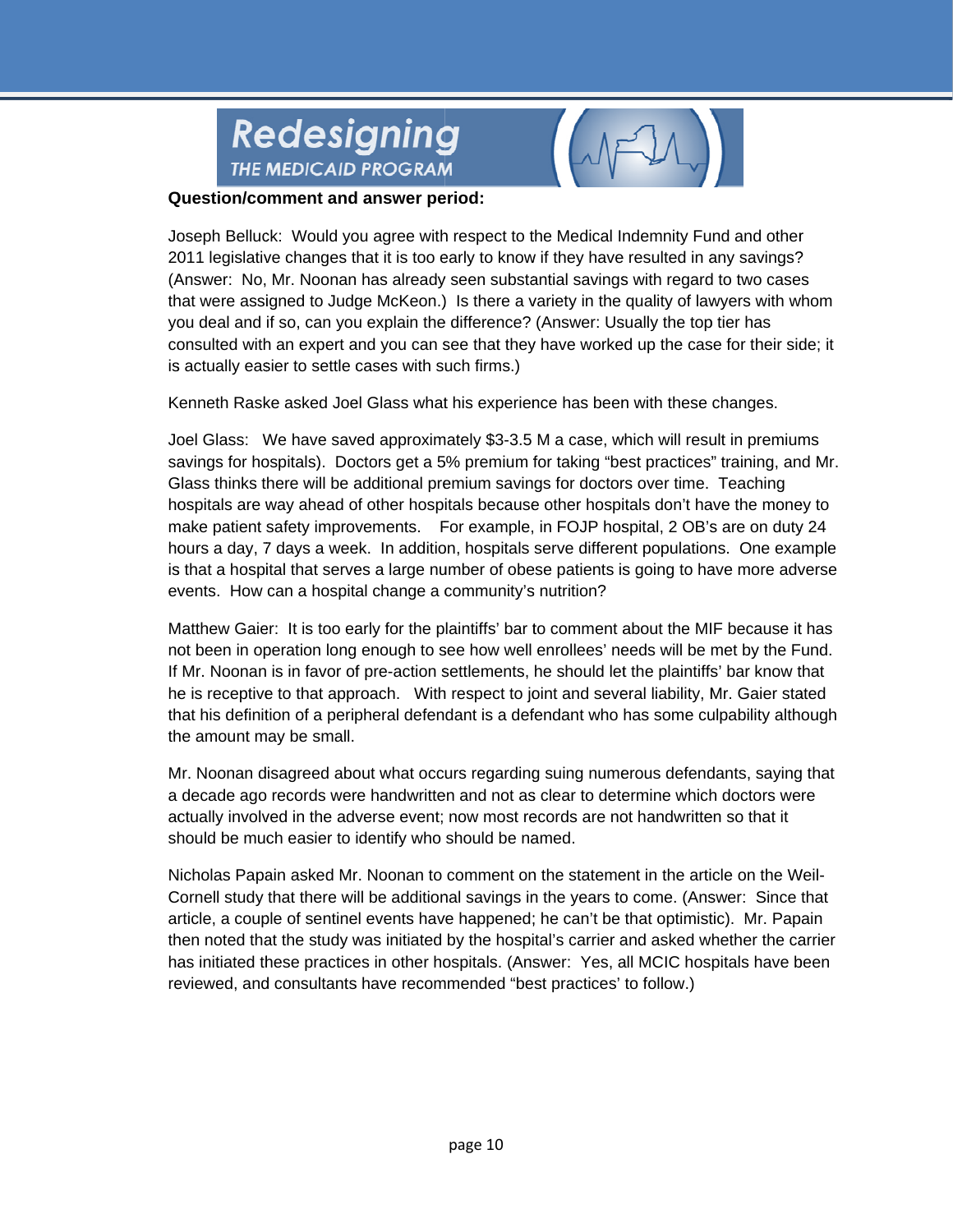

Judge McKeon: In some instances, patient safety initiatives alone are probably not going to fix the problem. For example, Columbia, Montefiore, and Maimonides are all outstanding teaching hospitals, but one hospital has a higher number of medical malpractice lawsuits teaching hospitals, but one hospital has a higher number of medical malpractice lawsuits<br>than the other two. He believes the demographics of the hospitals may be the explanation.

Joseph Belluck said he would be fully supportive of hospitals being given whatever resources may be available to implement patient safety initiatives. Nicholas Papain agreed that there should be incentives provided for patient safety initiatives to be implemented ac cross the boa ard.

Gregory Serio, Consultant for PRI, former Superintendent of Insurance: spoke about PRI and PRI's approach to medical malpractice. As background, Mr. Serio stated that PRI insures approximately one-third of the market in New York, with a split of 75% physicians and 25% hospitals. PRI's financial situation has improved as a result of a number of management changes and that its next annual statement will show that its reserves will be in the ac cceptable ra nge.

Since 2002, PRI's claims frequency has been trending downward for both claims made and occurrence based policies and that the severity trend has been stable for the past 10 years and is trending lower. PRI's rate increases have always exceeded its losses. Mr. Serio and is trending lower. PRI's rate increases have always exceeded its losses. Mr. Serio<br>agreed with Mr. Hunter's chart of March 2011 with regard to written premiums versus paid losses and said that sometimes the industry doesn't ask for increases when they would be small and then complains when requests for major increases are denied.

According to Mr. Serio, actuarial projections are driving the costs of medical malpractice According to Mr. Serio, actuarial projections are driving the costs of medical malpractice<br>because they look for a high degree of certitude in an industry is which there can't be that degree of certitude. As a result, it takes companies too long to get actuaries to agree that their reserves can be lowered. Rates have been purposefully kept low at times to eat up reserves that are too high. their reserves can be lowered. Rates have been purposefully kept low at times to eat up<br>reserves that are too high.<br>Risk management is a daily part of PRI's approach to medical malpractice. Mr. Serio stated

that patient safety protocols have to be driven aggressively into the market place in order to shorten the learning curve. He thinks that there has been a strategy of not pushing patient safety/risk management for fear that such initiatives will dilute the push for tort reform.

Mr. Serio also stated that there should be more focus on the MMIP because the good doctors are subsidizing the rates of the doctors in the Pool. He thinks this is bad public policy and that the Insurance and Health Committees in the Legislature need to discuss making changes to MMIP rates.

PRI does not think the MIF will result in premium decreases for physicians.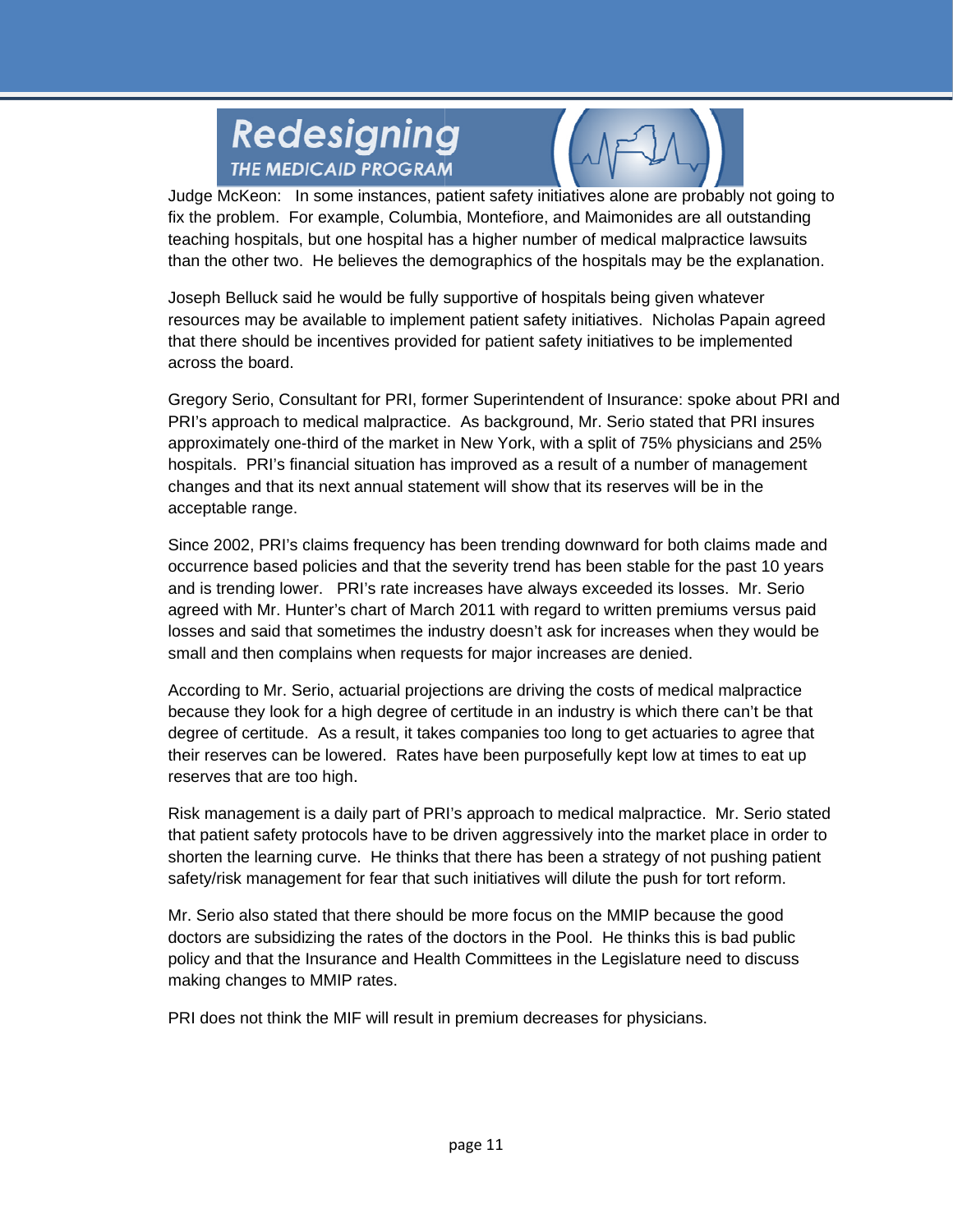



Joel Glass again noted the difference between coverage for hospitals and coverage for physicians, disagreed with Mr. Serio's comments about actuaries, said that New York is the only state that allows discounting and that actuaries have to take into account insurers' investments. (Answer: Surcharges on carriers for the MMIP should be removed from the law,) Mr. Glass said, however, that those surcharges haven't been imposed.

Edward Amsler said if he was confused by Mr. Serio's comments because if everything has been going so well for PRI, why does it still have a negative surplus? (Answer: Medical malpractice is treated in a unique manner in New York, and a different risk based reserve system should be used.)

Harvey Rosenfield, Founder, "Consumer Watchdog, author of California Proposition 103 (Insurance Regulatory Reform Law): "Analysis of the Impact of California's Insurance Regulatory Law." Mr. Rosenfield got involved in the 1980's when insurance rates were skyrocketing and insurers claimed that an explosive increase of litigation and frivolous claims were the reason for the high rates. There was a lack of data to support the reasons given, however. Proposition 103 mandated a 20% rollback of property and casualty rates; a stringent prior approval process for requested rate increases; and the right of citizens to get the reasons for and the data supporting any rate increase request and to challenge the request, including by filing a lawsuit. Providers themselves never invoked their right to challenge medical malpractice rate increases. In addition, even when claims payments were reduced, premiums went up; and even though caps and other tort "reforms" were put in place in the mid to late 1980's, premiums continued to rise.

After a noticeable rise in 2002-2003 medical malpractice rates, Rosenfield's group began examining rate increase applications and the underlying data. The group concluded and argued that rates should actually be reduced. The issue went to a hearing, and the result was that the 9.9% increase requested was reduced by 70%. Mr. Rosenfield said there was abuse by insurers in inflating their incurred losses. (How much of incurred losses actually become real losses).

Caps are still in effect in California. Mr. Rosenfield says that further tort reforms are not discussed anymore; the emphasis is on patient safety and risk management.

Edward Amsler stated that in New York, the Superintendent of Financial Services establishes the rates for insurance companies owned by physicians. (Answer: Doctors are poor business people and do not do a good job of running businesses, and many companies have made bad merger and speculative acquisition decisions.)